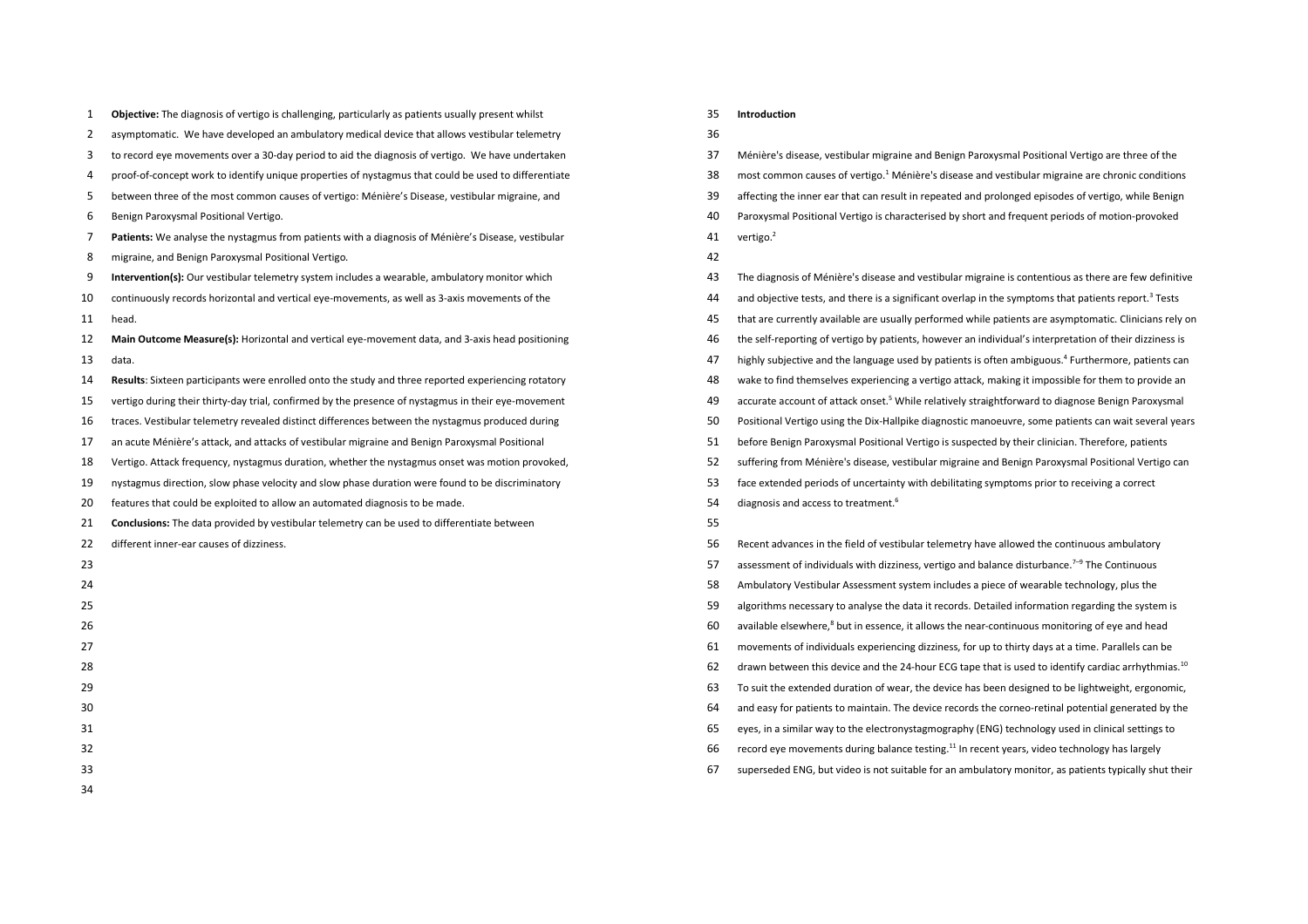- eyes during dizziness, video goggles are cumbersome to apply and technically inefficient, and there
- are privacy concerns surrounding 24-hour video capture.
- 
- We have recently completed a healthy volunteer trial in which seventeen healthy participants wore
- 72 our device for up to thirty days.<sup>7</sup> The data gathered was used to evaluate the diagnostic accuracy,
- reliability, acceptability and safety of the device. Following this work, we are currently undertaking a
- clinical investigation to evaluate the system's capability to identify periods of nystagmus
- experienced by patients with Ménière's disease, vestibular migraine and Benign Paroxysmal
- Positional Vertigo. Using data from participants enrolled onto this trial, we have undertaken proof of
- concept work with the objective of identifying features of nystagmus that could be used to
- differentiate our three conditions of interest. In this article, which is a step towards our future aim of
- developing this system to provide an automated diagnosis for patients with vertigo, we present the
- results of this proof of concept work.
- 

# **Materials and Methods**

- 
- 84 The data analysed here is from participants enrolled onto a clinical trial to investigate the diagnostic
- 85 accuracy of the Continuous Ambulatory Vestibular Assessment (CAVA®) device. This trial has a
- recruitment target of thirty-five participants, and sixteen participants have been enrolled onto the
- 87 study to date. This study forms part of a larger body of work funded by the UK Medical Research
- Council to develop an advanced prototype medical system for detecting vertigo, and was reviewed
- and approved by the London-Dulwich Research Ethics Committee (IRAS Number: 261099).
- 
- The device (Figure 1) records the corneo-retinal potential produced by the eyes, simultaneously
- capturing horizontal and vertical eye movements. Five press stud ECG electrodes are contained
- within single-use electrode mounts that connect to a reusable, electronic earpiece. Two electrodes
- near the temples capture horizontal eye movements, two above the left eye record vertical
- movements, and an electrode positioned under the right ear provides a reference voltage. Each
- channel of eye movement is sampled at 42.67 Hz. The device also records head motions in three-
- axes, sampled at a rate of 20 Hz.
- 
- Participants in the trial were expected to wear the device for thirty consecutive days, for up to 23
- hours a day. An hour each day was allocated for washing and to replace the device's electrode pads.
- The participants whose data are presented here were recruited as part of the initial unblinded
- "training" phase of the investigation, in order to provide data to assist with the development of our
- computer algorithms. In the event of experiencing an attack of rotatory vertigo, participants were
- instructed to press an event marker button on the device and to keep a written record of the attack
- start time and duration. This data was used to assist the research team with locating the associated
- nystagmus data within the long-term data.
- 
- 108 Based on preliminary work,<sup>9</sup> together with our understanding of the distinctive characteristics of
- nystagmus produced by Ménière's disease, vestibular migraine and Benign Paroxysmal Positional
- Vertigo, we extracted a range of parameters from the nystagmus data to quantify the differences
- between our three target conditions. These parameters were determined before we initiated the
- study and included candidate parameters of potentially high discriminatory value see table 1.
- Nystagmus was identified from the data using our semi-automated nystagmus analysis software,
- which identifies candidate nystagmus beats and presents them for manual confirmation or
- 115 rejection.<sup>8</sup> The software automatically quantifies the nystagmus direction, slow phase velocity and
- slow phase direction and the remaining parameters (i.e. attack frequency, nystagmus duration and
- whether onset was motion-provoked) are determined through a combination of manual
- interpretation of the software output and data from the participants' trial diaries.
- 
- **Results**

- Upon returning their devices after thirty days, three of the sixteen participants enrolled reported
- experiencing attacks of rotary vertigo whilst wearing the device. The remaining thirteen participants
- either reported experiencing non-specific symptoms of imbalance (for which nystagmus was not
- present), or they did not experience vertigo during the trial. We quantified the characteristics of the
- nystagmus from the three participants who reported rotatory vertigo to determine whether there
- were any identifiable differences between the three examples (see table 2). All features examined
- provided a degree of discriminatory power, with the only overlap being an absence of motion-
- provoked vertigo for Ménière's disease and vestibular migraine, and the frequency of attacks for
- these conditions. There were differences between all three conditions in terms of nystagmus
- duration, nystagmus direction, the temporal characteristics of nystagmus direction, and the velocity
- and duration of the nystagmus slow phases.
- 
- Participant one was a 53-year-old lady with a fifteen-year history of left sided unilateral Ménière's
- disease. Please refer to our previous work for a detailed timeline of this participant's vertigo and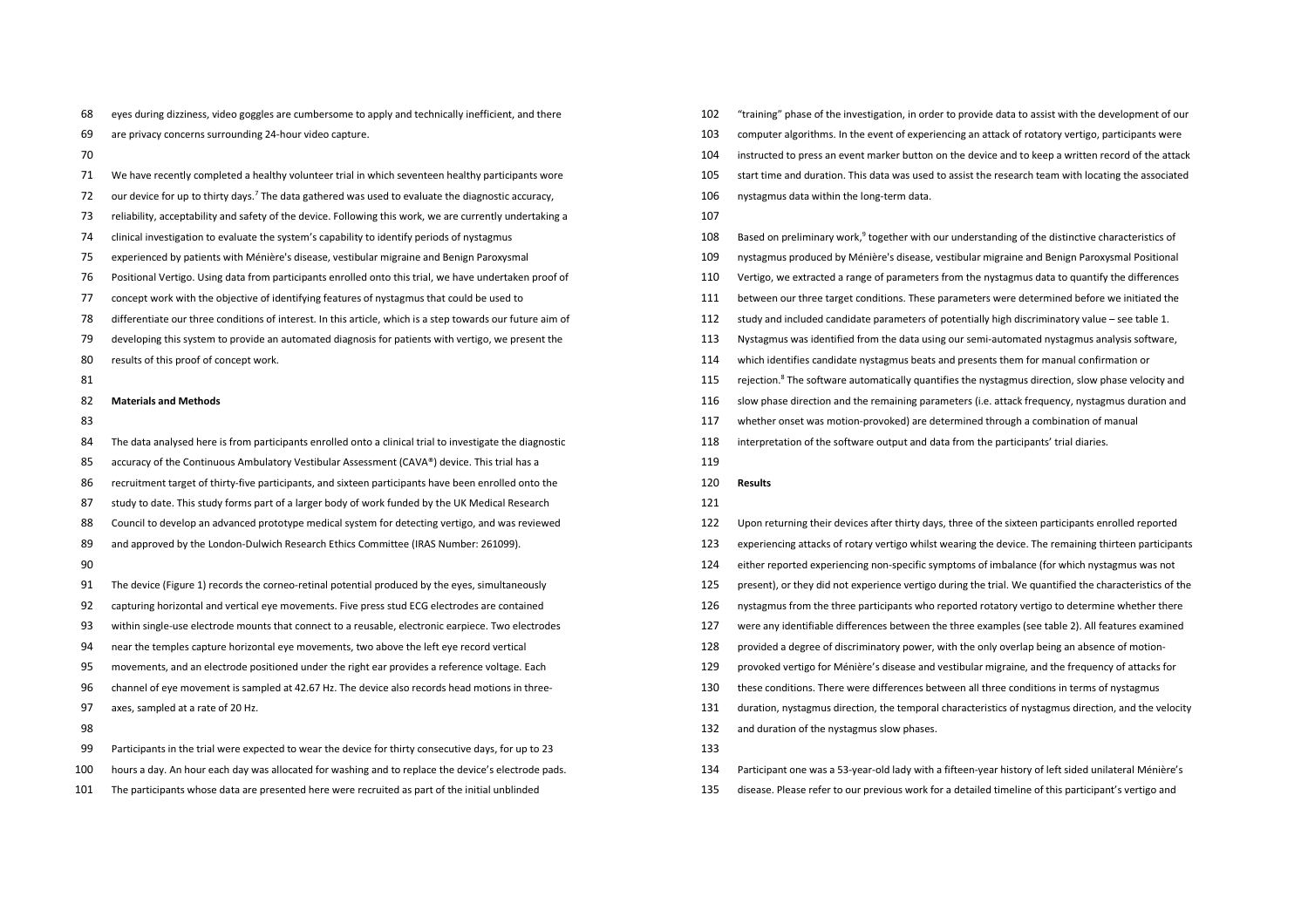136 associated nystagmus.<sup>9</sup> For reference, the participant had recently reported discrete episodes of

- rotatory vertigo lasting for several hours. During the trial, the participant reported a single episode
- of vertigo lasting for approximately two hours (see figure 2). The attack comprised eight periods of
- nystagmus, each lasting between approximately 21 and 460 seconds. Over the course of the attack,
- the nystagmus direction alternated from right-beating to left-beating, back to right-beating, and
- 141 finally to left-beating.
- 

 Participant two was a 36-year-old lady with a 22-year history of vestibular migraine. She reported distinct episodes of rotatory vertigo lasting for up to an hour. During the trial, she reported a single attack of rotatory vertigo lasting for approximately an hour (see figure 3). This nystagmus trace is markedly different to that of participant one, as the slow phase durations are longer, the slow phase velocities are lower, and the nystagmus is more intermittent. The longer-term characteristics of the vertigo were also different, as the nystagmus direction did not change throughout the attack, and 149 the attack was much shorter overall.

- 
- Participant three was a 56-year-old lady with a three-year history of positional vertigo. She reported
- periods of rotatory vertigo lasting for a few seconds at a time, which were initiated by moving her
- head into certain positions. During the trial, she reported sixteen attacks of rotatory vertigo, lasting
- for around 10 seconds at a time. With the participant's consent, she also underwent diagnostic Dix-
- Hallpike manoeuvres at follow-up appointments during the trial, while also wearing the device (see
- figure 4). The concurrent accelerometer data showed that nystagmus onset was preceded by a
- significant movement of the head, occurring approximately 12 minutes and 8 seconds after device
- activation. This movement is consistent with a right-sided Dix-Hallpike manoeuvre, and corresponds
- to the participant moving from an upright to a supine position, with the affected ear facing
- downwards. The horizontal eye-movement trace for this participant is very different to the traces
- from patients one and two, as it shows no evidence of jerk nystagmus. By contrast, the vertical trace
- was relatively stationary until the onset of nystagmus, which occurred at about 12 minutes 20
- seconds after device activation. At that time, an oscillatory eye-movement is visible. Interestingly,
- the nystagmus subsided briefly and then resumed more intensely about 7 seconds later. As the
- second wave of the nystagmus progressed, the signal first increased and then decreased in
- amplitude, before finally ending. The total duration of the nystagmus was about 20 seconds.
- 
- **Discussion**
- 

### Strengths of the study

# 

- In this article we have provided valuable proof-of-concept data showing that three of the most
- common inner-ear causes of vertigo can be discriminated based on a range of quantifiable
- characteristics of nystagmus. Furthermore, data from our system is capable of providing this
- discriminative information. The scope and detail of this data was only possible due to the long-term
- duration of data capture and because patients wore the device during their normal daily activities,
- rather than during a limited assessment in a clinical setting. This provides reassurance that further
- insights could be obtained from studying a larger cohort of patients and confirms proof-of-concept
- that an automated algorithmic approach to diagnosing the cause of dizziness is possible.
- 

#### Synopsis of key findings

### 

- All of the nystagmus parameters we explored provided a high level of discrimination between the
- three diseases under investigation. Two parameters could be used to discriminate Benign
- Paroxysmal Positional Vertigo from Ménière's disease and vestibular migraine (Attack frequency and
- Motion-provoked onset). Four parameters provided sufficient information to differentiate all three
- conditions (nystagmus duration, nystagmus direction, slow phase velocity and slow phase duration).
- When presented with the findings from the device, participants expressed agreement with the
- results, which provided a more precise account than the trial diaries kept by the participants.
- 

## *Clinical applicability of the study*

- We have confirmed that there are characteristics of nystagmus which differ between three of the
- most common inner-ear causes of dizziness. Just as we have previously applied machine-learning to
- detect pathological nystagmus,  $^{12}$  and similar techniques have been applied to other areas of
- 196 otolaryngology, such as oncology and neurotology, the features identified here could be used to
- develop a system to automatically diagnose the cause of a patient's vertigo. The amount of data
- captured by our device during thirty-days makes manual analysis by a clinician infeasible. An
- automated approach to diagnosis, such as that proposed here, could be used to efficiently identify
- candidate nystagmus signals without the need for time-consuming manual inspection of all available
- 201 data. As the long-term parameters of the vestibular disorders presented here have been hitherto
- unavailable, it is also likely that future data from the device could be used to support or improve
- existing diagnostic guidelines and to shed further insight into other conditions resulting in vertigo.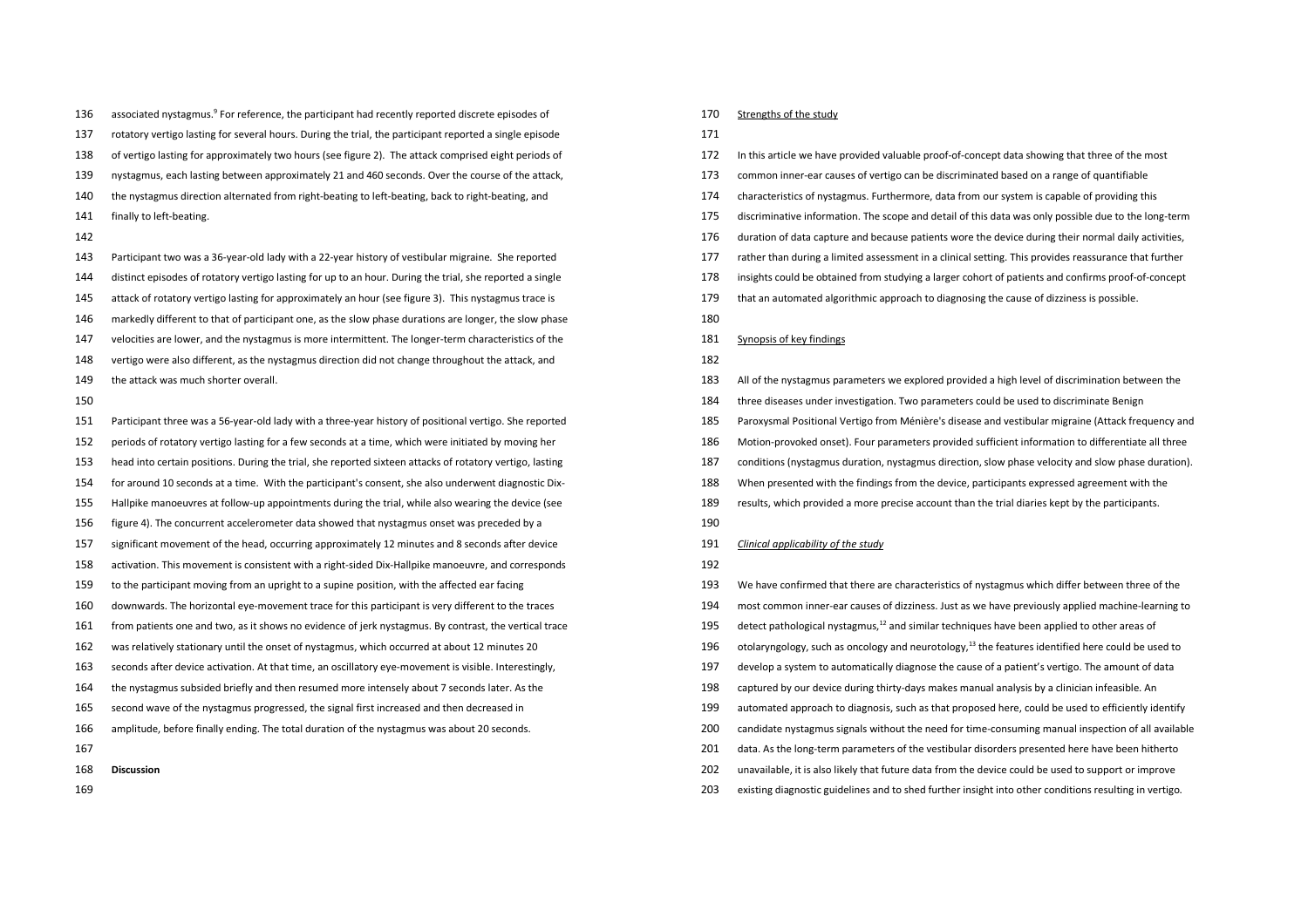- 
- The COVID-19 pandemic has led to unprecedented financial pressures on world economies and has motivated the need to find financial savings across all areas of public health services. In 2013, the estimated annual cost of patients attending an emergency department due to dizziness or vertigo 208 was greater than 4 billion US\$.<sup>14</sup> Routine use of a system such as ours would reduce the number of hospital visits and the number of diagnostic tests required before patients receive treatment, reducing the costs incurred to diagnose patients with dizziness. A further benefit of telehealth techniques such as ours is in helping to reduce the transmission of viruses, such as COVID-19, which 212 is likely to remain a pertinent issue in medicine for years to come. The potential to automatically differentiate between Ménière's disease and vestibular migraine is a key advantage of our system, as these conditions have a significant degree of overlap in their 216 presentation. There is benefit in correctly diagnosing these conditions to provide access to appropriate treatments and to avoid unnecessary interventions, as their treatments vary in terms of invasiveness and risk. Patients with Ménière's disease may be treated with invasive injections into the middle ear which, as well as being unpleasant for patients, carries risks of infection, damage to the tympanic membrane and in rare cases, hearing loss. Although a range of drugs are available for 221 patients with vestibular migraine, these drugs are not without risk and the process of finding the 222 right drug can be time consuming. Delaying the correct treatment also prolongs the suffering of patients. It might be argued that using our system to diagnose Benign Paroxysmal Positional Vertigo is unnecessary, as patients are often able to identify the link between head movements and the onset of dizziness, and it can be easily identified in clinical settings using the Dix-Hallpike manoeuvre. But
- 228 not all patients will make this association and symptoms of dizziness upon head movement could indicate space and motion discomfort, rather than Benign Paroxysmal Positional Vertigo. The Dix-
- 230 Hallpike test itself does not provide perfect diagnostic sensitivity.<sup>15</sup> We have encountered patients
- who, following a positive Dix-Hallpike test, produced a negative result 24-hours later, and a positive
- result after that. Therefore, considering only a single Dix-Hallpike test in isolation could lead to an
- incorrect diagnosis being made. While preceding head movements are one discriminatory
- characteristic of positional vertigo, nystagmus duration provides a further level of discrimination.
- The atypical nystagmus signal presented here is also a useful discriminator. In summary, there is
- potential value in using our system to diagnose patients reporting persistent and unexplained
- vertigo, for which Benign Paroxysmal Positional Vertigo could be one possible cause.

| 239 | Patients enrolled onto our study expressed an increased willingness to explore the boundaries of                  |
|-----|-------------------------------------------------------------------------------------------------------------------|
| 240 | their dizziness whilst wearing the device. For example, one participant with suspected Ménière's                  |
| 241 | disease had reduced their salt, caffeine and alcohol intake, following information they'd obtained                |
| 242 | through their own research. During the patient's trial, they cautiously restarted eating these items              |
| 243 | and found them to have no impact on their dizziness symptoms. Such stories are common among                       |
| 244 | patients with Ménière's disease or vestibular migraine, as patients seek to identify triggers for their           |
| 245 | vertigo. It is often easy for patients to form faulty generalisations by confusing coincidence with               |
| 246 | causality, leading to lifestyle limiting changes that have little or no effect on their symptoms. Our             |
| 247 | system gives patients the confidence to retest their assumptions and to remove such self-imposed                  |
| 248 | restrictions on daily life.                                                                                       |
| 249 |                                                                                                                   |
| 250 | Comparisons with other studies                                                                                    |
| 251 |                                                                                                                   |
| 252 | There have been a handful of previous attempts to develop devices similar to ours, but all have had               |
| 253 | a number of limitations compared to the approach adopted here. Previous approaches have been                      |
| 254 | limited in terms of the continuous duration of data capture, either due to data storage or battery                |
| 255 | requirements. <sup>16–18</sup> Most approaches require patients to apply and activate a device at the onset of    |
| 256 | dizziness, <sup>17,18</sup> which is challenging for patients experiencing an attack and this approach would not  |
| 257 | record pre-attack data such as the prodrome we have previously identified in a patient with                       |
| 258 | Ménière's disease. <sup>9</sup> Despite their limitations, these previous attempts to develop a portable vertigo  |
| 259 | monitor do provide confirmation of the clinical need for and interest in a device such as this. More              |
| 260 | importantly, one of these studies was able to capture nystagmus from patients with Ménière's                      |
| 261 | disease and vestibular migraine, and their results support our finding that the slow phase velocity is            |
| 262 | a discriminative feature of Ménière's disease and vestibular migraine. <sup>18</sup> Studies have also observed   |
| 263 | the direction-changing characteristics of Ménière's disease, whereby nystagmus direction alternates               |
| 264 | between left and right-beating during an attack, with more time spent beating towards the affected                |
| 265 | ear. <sup>18-20</sup> Our study has confirmed this finding and found it to be a useful factor for differentiating |
| 266 | Ménière's disease from vestibular migraine.                                                                       |
| 267 |                                                                                                                   |
| 268 | Limitations of the study and further work                                                                         |

- 
- One limitation of this study is the low incidence of symptomatic patients recruited, with three out of
- sixteen patients experiencing rotatory vertigo during their thirty-day trial. To address this, we intend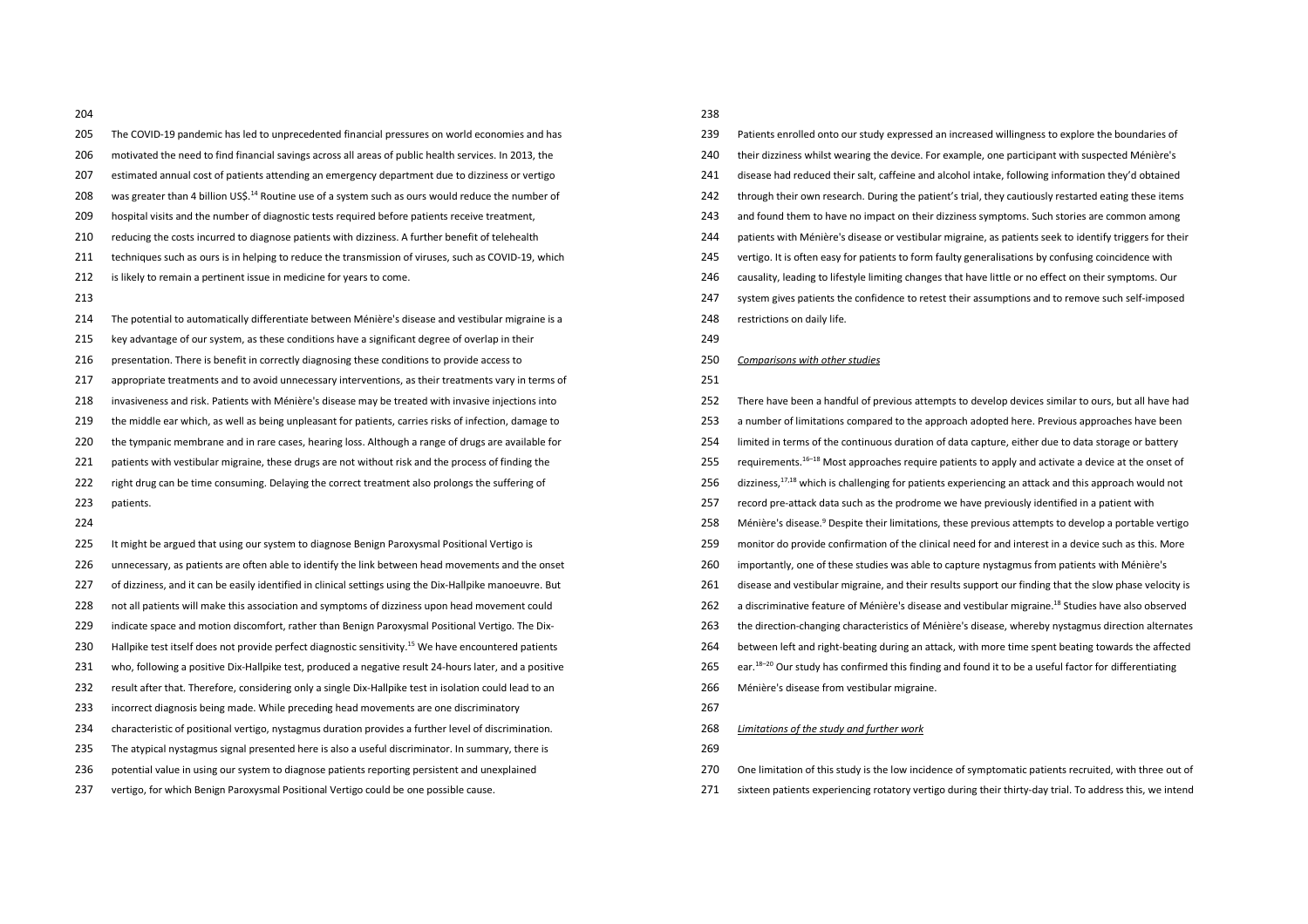| 272        | to confirm our findings by conducting a much larger investigation involving several hundreds of                                                                      | 308        | 6. Chawla N, Olshaker JS. Diagn                                     |
|------------|----------------------------------------------------------------------------------------------------------------------------------------------------------------------|------------|---------------------------------------------------------------------|
| 273        | patients. Beyond that, we will determine if vestibular telemetry could be used to distinguish a range                                                                | 309        | North America. 2006;90(2):29                                        |
| 274        | of other conditions resulting in dizziness, such as acoustic neuroma, vestibular neuritis and stroke.                                                                | 310        | 7. Phillips JS, Newman JL, Cox S.                                   |
| 275        | Another limitation is that here we have used a semi-automatic analysis of the patient data to                                                                        | 311<br>312 | acceptability and safety of a<br>(CAVA). Scientific Reports. 20     |
| 276        | manually determine the discriminative features of our target conditions. In future, we intend to                                                                     |            |                                                                     |
| 277        | develop computer algorithms to fully automatically diagnose patients from the data provided by the                                                                   | 313<br>314 | 8. Newman JL, Phillips JS, Cox S.<br>quantification in long-term co |
| 278        | device. There are a range of machine learning techniques which could be applied to this task,                                                                        | 315        | Published online 2019:10344                                         |
| 279        | including traditional approaches and also more contemporary methods such as deep neural                                                                              | 316        | 9. Phillips JS, Newman JL, Cox S.                                   |
| 280        | networks. We suggest that there are broadly two approaches to address this problem: firstly, the                                                                     | 317        | prodrome to recovery. null. F                                       |
| 281        | eye-movement signals themselves may be sufficiently informative to be discriminated directly.                                                                        | 318        | doi:10.1080/14992027.2020.                                          |
| 282        | Secondly, a multi-stage approach might be better, whereby algorithms start by detecting the                                                                          | 319        | 10. Bansal A, Joshi R. Portable ou                                  |
| 283        | presence of nystagmus, and then the diagnosis is based upon higher-level features such as those                                                                      | 320        | technologies. Journal of Arrh                                       |
| 284        | described here. We hope that by sharing our findings with the scientific and medical communities,                                                                    | 321<br>322 | 11. McCaslin DL. In: Electronysta<br>Publishing; 2013:74-77.        |
| 285        | we may inspire others to focus their attentions on the emerging field of vestibular telemetry.                                                                       |            |                                                                     |
| 286        |                                                                                                                                                                      | 323        | 12. J. L. Newman, J. Phillips, S. Co                                |
|            |                                                                                                                                                                      | 324        | <b>IEEE Journal of Biomedical an</b>                                |
| 287        | <b>Declaration of Interest Statement</b>                                                                                                                             | 325        | doi:10.1109/JBHI.2020.30253                                         |
| 288        |                                                                                                                                                                      | 326        | 13. Crowson MG, Ranisau J, Eska                                     |
| 289        | There are no relevant competing interests to declare.                                                                                                                | 327        | otolaryngology-head and ned                                         |
| 290        |                                                                                                                                                                      | 328        | doi:10.1002/lary.27850                                              |
| 291        | <b>Data Availability Statement</b>                                                                                                                                   | 329        | 14. Saber Tehrani AS, Coughlan D                                    |
| 292        |                                                                                                                                                                      | 330        | U.S. emergency departments                                          |
| 293        | The data presented here is available upon reasonable request.                                                                                                        | 331        | 15. Halker RB, Barrs DM, Wellik K                                   |
|            |                                                                                                                                                                      | 332        | benign paroxysmal positiona                                         |
| 294        |                                                                                                                                                                      | 333        | critically appraised topic. Net                                     |
| 295        | References                                                                                                                                                           | 334        | 16. Rauch S, Wall C, Tuthill E, Rol                                 |
| 296        | 1. Kim H-J, Lee J-O, Choi J-Y, Kim J-S. Etiologic distribution of dizziness and vertigo in a referral-                                                               | 335        | No.: US 2007/0010748A1; 20                                          |
| 297        | based dizziness clinic in South Korea. Journal of Neurology. 2020;267(8):2252-2259.                                                                                  | 336        | 17. Wolf SR, Christ P, Haid CT. "T                                  |
| 298        | doi:10.1007/s00415-020-09831-2                                                                                                                                       | 337        | of Nystagmus Outside the Cli                                        |
| 299        | 2. Lempert T, Neuhauser H. Epidemiology of vertigo, migraine and vestibular migraine. Journal of                                                                     | 338        | doi:10.3109/0001648910913                                           |
| 300        | Neurology. 2009;256(3):333-338. doi:10.1007/s00415-009-0149-2                                                                                                        |            |                                                                     |
|            |                                                                                                                                                                      | 339        | 18. Young AS, Lechner C, Bradsha                                    |
| 301<br>302 | 3. Tabet P, Saliba I. Meniere's Disease and Vestibular Migraine: Updates and Review of the<br>Literature. J Clin Med Res. 2017;9(9):733-744. doi:10.14740/jocmr3126w | 340        | 2019;92(24):e2743. doi:10.12                                        |
|            |                                                                                                                                                                      | 341        | 19. Bance M, Mai M, Tomlinson I                                     |
| 303        | Newman-Toker DE, Cannon LM, Stofferahn ME, Rothman RE, Hsieh Y-H, Zee DS. Imprecision in<br>4.                                                                       | 342        | disease: Pathophysiological ii                                      |
| 304        | Patient Reports of Dizziness Symptom Quality: A Cross-sectional Study Conducted in an Acute                                                                          | 343        | doi:10.1288/00005537-1991                                           |
| 305        | Care Setting. Mayo Clinic Proceedings. 2007;82(11):1329-1340. doi:10.4065/82.11.1329                                                                                 |            |                                                                     |
| 306        | 5. Mumford CJ. Post-traumatic benign paroxysmal positional vertigo. Pract Neurol. 2019;19(4):354.                                                                    | 344<br>345 | 20. Watanabe T. Nystagmus duri<br>online 1996:1-3.                  |
|            |                                                                                                                                                                      |            |                                                                     |

doi:10.1136/practneurol-2018-002117

| 308<br>309        | 6. | Chawla N, Olshaker JS. Diagnosis and Management of Dizziness and Vertigo. Medical Clinics of<br>North America. 2006;90(2):291-304. doi:10.1016/j.mcna.2005.11.003                                                                                                                             |
|-------------------|----|-----------------------------------------------------------------------------------------------------------------------------------------------------------------------------------------------------------------------------------------------------------------------------------------------|
| 310<br>311<br>312 | 7. | Phillips JS, Newman JL, Cox SJ. An investigation into the diagnostic accuracy, reliability,<br>acceptability and safety of a novel device for Continuous Ambulatory Vestibular Assessment<br>(CAVA). Scientific Reports. 2019;9(1):10452. doi:10.1038/s41598-019-46970-7                      |
| 313<br>314<br>315 | 8. | Newman JL, Phillips JS, Cox SJ, FitzGerald J, Bath A. Automatic nystagmus detection and<br>quantification in long-term continuous eye-movement data. Computers in Biology and Medicine.<br>Published online 2019:103448. doi:https://doi.org/10.1016/j.compbiomed.2019.103448                 |
| 316<br>317<br>318 | 9. | Phillips JS, Newman JL, Cox SJ, FitzGerald J. Nystagmus during an acute Ménière's attack: from<br>prodrome to recovery. null. Published online July 31, 2020:1-5.<br>doi:10.1080/14992027.2020.1799252                                                                                        |
| 319<br>320        |    | 10. Bansal A, Joshi R. Portable out-of-hospital electrocardiography: A review of current<br>technologies. Journal of Arrhythmia. 2018;34(2):129-138. doi:10.1002/joa3.12035                                                                                                                   |
| 321<br>322        |    | 11. McCaslin DL. In: Electronystagmography and Videonystagmography (ENG/VNG). Plural<br>Publishing; 2013:74-77.                                                                                                                                                                               |
| 323<br>324<br>325 |    | 12. J. L. Newman, J. Phillips, S. Cox. 1D Convolutional Neural Networks for Detecting Nystagmus.<br>IEEE Journal of Biomedical and Health Informatics. Published online 2020:1-1.<br>doi:10.1109/JBHI.2020.3025381                                                                            |
| 326<br>327<br>328 |    | 13. Crowson MG, Ranisau J, Eskander A, et al. A contemporary review of machine learning in<br>otolaryngology-head and neck surgery. Laryngoscope. 2020;130(1):45-51.<br>doi:10.1002/lary.27850                                                                                                |
| 329<br>330        |    | 14. Saber Tehrani AS, Coughlan D, Hsieh YH, et al. Rising annual costs of dizziness presentations to<br>U.S. emergency departments. Acad Emerg Med. 2013;20(7):689-696. doi:10.1111/acem.12168                                                                                                |
| 331<br>332<br>333 |    | 15. Halker RB, Barrs DM, Wellik KE, Wingerchuk DM, Demaerschalk BM. Establishing a diagnosis of<br>benign paroxysmal positional vertigo through the dix-hallpike and side-lying maneuvers: a<br>critically appraised topic. Neurologist. 2008;14(3):201-204. doi:10.1097/NRL.0b013e31816f2820 |
| 334<br>335        |    | 16. Rauch S, Wall C, Tuthill E, Roberts T. Ambulatory Monitors. US Patent Application Publication<br>No.: US 2007/0010748A1; 2007.                                                                                                                                                            |
| 336<br>337<br>338 |    | 17. Wolf SR, Christ P, Haid CT. "Telemetric" Electronystagmography: A New Method for Examination<br>of Nystagmus Outside the Clinic. null. 1991;111(sup481):374-381.<br>doi:10.3109/00016489109131426                                                                                         |
| 339<br>340        |    | 18. Young AS, Lechner C, Bradshaw AP, et al. Capturing acute vertigo. Neurology.<br>2019;92(24):e2743. doi:10.1212/WNL.0000000000007644                                                                                                                                                       |
| 341<br>342<br>343 |    | 19. Bance M, Mai M, Tomlinson D, Rutka J. The changing direction of nystagmus in acute Meniere's<br>disease: Pathophysiological implications. The Laryngoscope. 1991;101(2):197-201.<br>doi:10.1288/00005537-199102000-00017                                                                  |

ing an acute attack of Meniere's disease. *ENG Report*. Published online 1996:1–3.